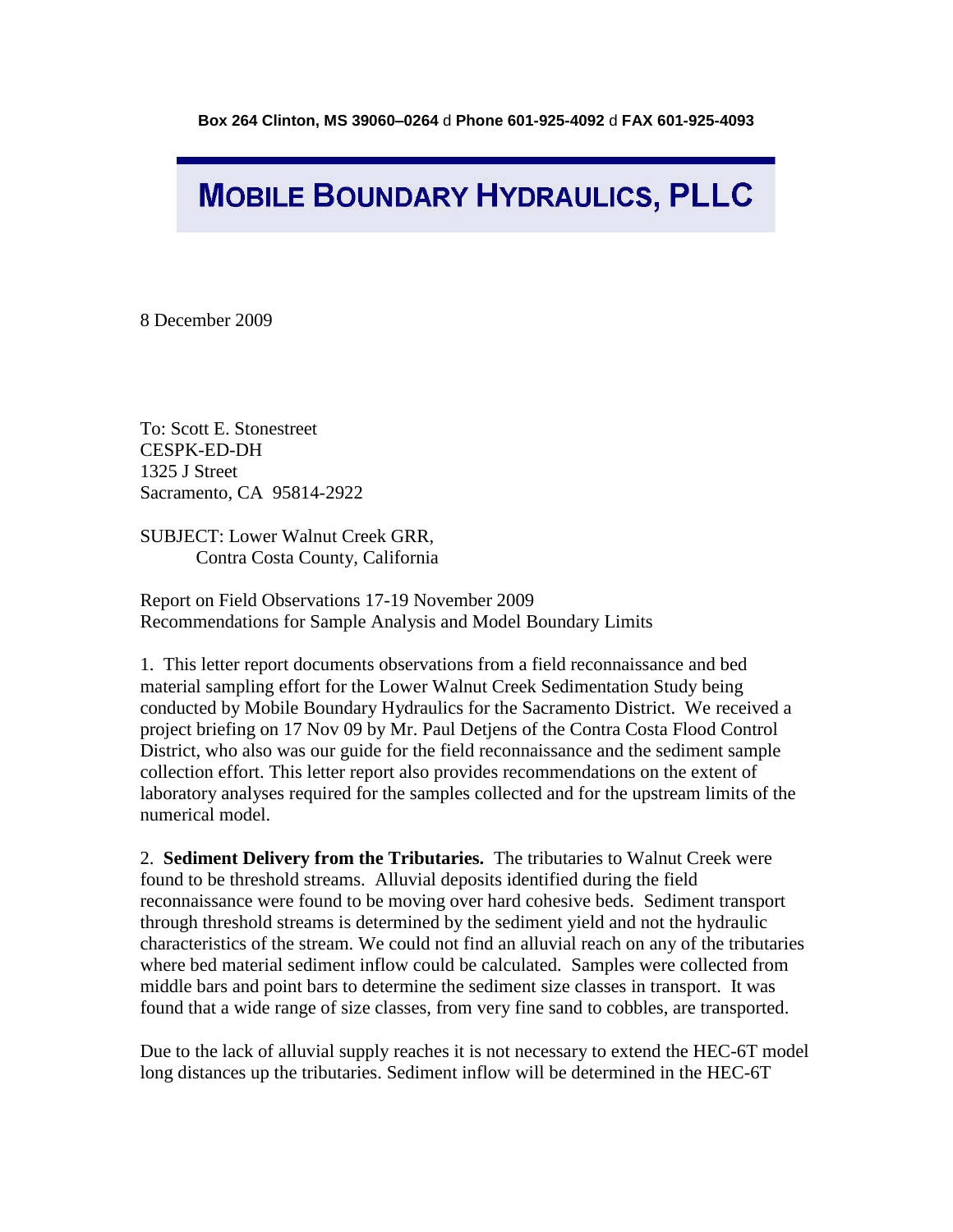model using USGS measurements adjusted to match surveyed deposition in Walnut Creek.

3. Pacheco Creek. We visited the channel just upstream from Arthur Road. The channel was small, and constricted on both sides by residential or commercial development. Very fine sand had deposited on a bench adjacent to the low flow channel. A mixture of sediment sizes, including scattered riprap, was found in the bed. No obvious alluvial deposit was located and no bed sample was collected. The next downstream site visited was at the end of Central Avenue. Here the channel had a form similar to the lower reaches of Walnut Creek with a low flow channel and a berm covered with tules. We collected samples from the channel berm at three locations between the end of Central Avenue and the confluence with Walnut Creek. The deposited material was cohesive with little or no sands present. We did not visit Pacheco Creek between Central Avenue and Arthur Road, but aerial photos from *Google Earth* show that Pacheco Creek dumps into a marsh after passing under Interstate Highway 680. There appears to be no well defined channel through this marsh and bed material sediment is not likely to pass through to the channel at the end of Central Avenue. This observation needs to be confirmed by field reconnaissance or survey data. It is proposed that the upstream limit of the HEC-6T model be located at the end of Central Avenue.

4. Grayson Creek. We collected samples from the channel berm at three locations on Grayson Creek: 1) upstream from Highway 4, 2) upstream from Pacheco Blvd. and 3) upstream from Chilpancingo Parkway. The channel form in this reach is similar to lower Walnut Creek. The channel berm consists of very fine sand and silt. At the site upstream from Highway 4, where the channel was constructed on an alignment different from the original watercourse and a low flow channel was not included in the original design, a low flow channel has developed. The low flow channel has been formed by erosion into the original cohesive ground material and deposition of alluvial sediment on the berm. The channel was desilted in the late 1980's. The reach upstream from Pacheco Blvd. was desilted in 2006. In the reach upstream from Chilpancingo Parkway very fine sand and silt has deposited on top of grouted riprap bank protection. It is proposed that the upstream limit of the HEC-6T model be located near Viking Drive where a concrete channel begins. Sediment inflow to this reach will be determined by calibration to surveyed deposition.

5. Clayton Valley Drain. The lower reach of Clayton Valley Drain has a form similar to Walnut Creek with a low flow channel and a channel berm deposited on both sides. We took a sample from the berm about 800 ft upstream from Solano Way. In the low flow channel, we observed a 1 to 2 inch thick layer of black alluvial material over gray clay. Upstream from the drop structure at the end of the Flood Control ROW, we found the closest thing to an equilibrium supply reach that we were to find during the field trip. Unfortunately, there is no survey data available in this reach to determine cross section dimensions or channel slope. A composite sample was collected from the bed. Much of the sediment collected was black, which caused us to question its source. It is proposed that the upstream limit of the HEC-6T model be located at the drop structure upstream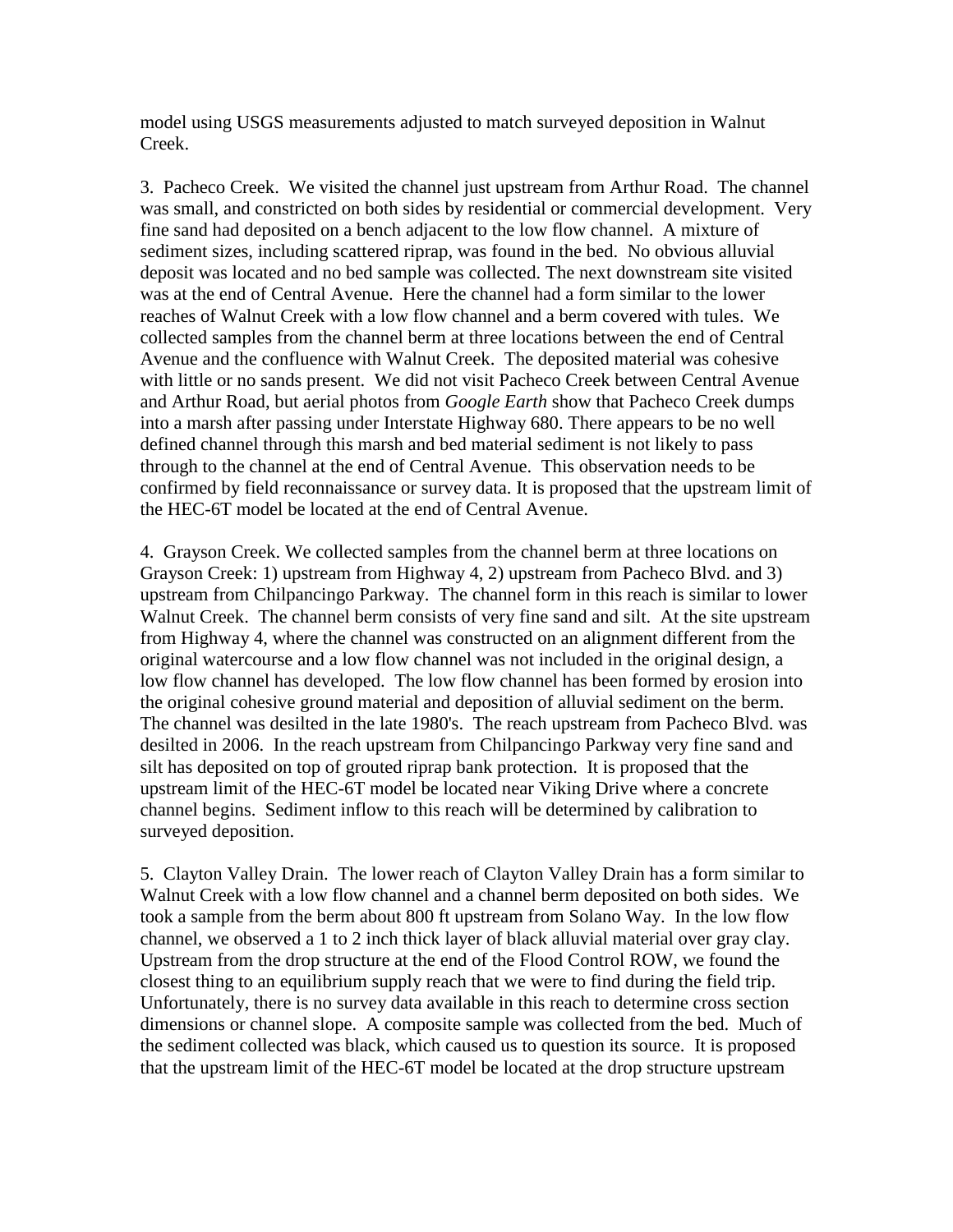from Solano Way. Sediment inflow to this reach will be determined by calibration to surveyed deposition.

An unlined reach of Clayton Valley Drain, upstream of Port Chicago Highway, had an alluvial bar in the bed that appeared to consist of sand. Access was denied by fencing so no sample was collected.

6. Pine Creek. Pine Creek is a significant runoff source for Walnut Creek. However, upstream from the concrete channel reach, between San Miguel Road and Lane Drive we found no evidence of alluvial deposits. The earth channel was grass lined and the invert slope was controlled by a drop structure at the downstream end. Aerial photos from *Google Earth* show a series a drop structures continuing upstream. Visual inspection of the bed sample collected from Pine Creek suggests a cohesive bed that may be original ground.

A composite sediment sample was collected from the channel bench on Pine Creek about 500 ft upstream from its confluence with Walnut Creek. It is proposed that the upstream limit of the HEC-6T model on Pine Creek be located at Highway 242 where a concrete channel begins. Sediment inflow to this reach will be determined by calibration to surveyed deposition and deposit gradation.

7. Galindo Creek is a tributary of Pine Creek. We observed the channel at the Contra Costa Canal crossing. The bed was lined with riprap to protect the bed under a bridge. The reach was characterized by a variety of homemade bank erosion features. Further upstream at Cowell Road we collected a sample from an armored bar just upstream from a culvert. The deposit confirmed the availability of coarse sand and gravel. However, just upstream from the culvert, the channel had cut through clay deposits with large root masses exposed, confirming the threshold nature of the stream.

8. Las Trampas Creek. We collected a composite sample from a middle bar just downstream from California Blvd.

9. San Ramon Creek. The first sample site was about 1200 ft downstream from Livorna Road in a constructed reach of the channel. A sample was collected from a middle bar. The alluvial deposit was 1 to 2 inches thick on top of original ground. A second sample was collected from a bar that had formed on the right bank. This reach was widened with riprap bank protection in 1997. Previous improvements that were constructed in the 1960's included grade control.

Further upstream, at Community Gardens, samples were collected from both a middle bar and just upstream at a point bar. Four samples were collected up the point bar, including a sample in the thalweg and up at the highest point in the point bar. These samples included a range all the way from small cobbles to very fine sand.

10. Walnut Creek. Samples were collected from Walnut Creek at Civic Park near the location of the old USGS gage. Samples were collected from a middle bar and across a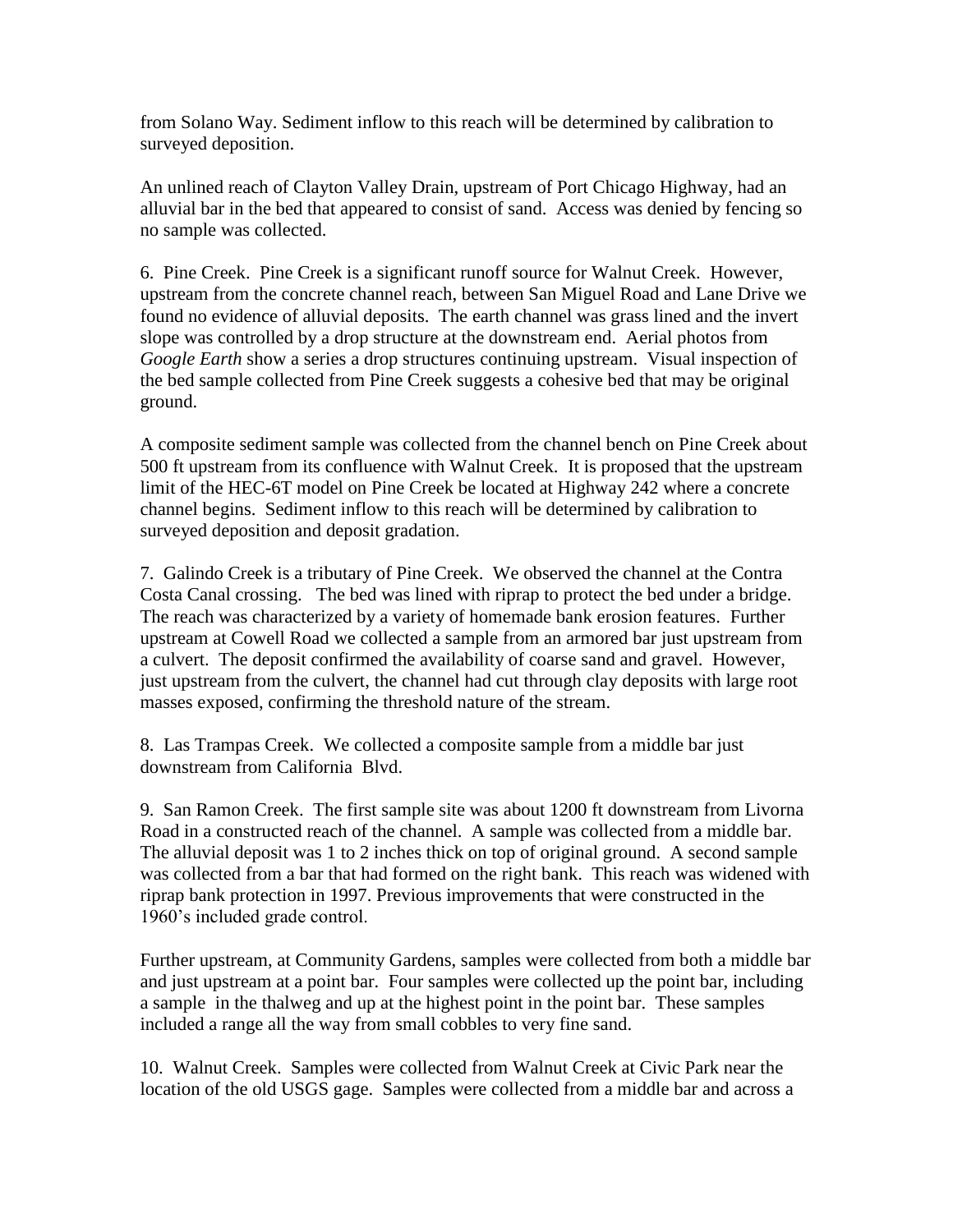point bar deposit. These samples provided information on available sediment sizes, but this reach is not an equilibrium supply reach.

11. It is proposed that the upstream limit of the HEC-6T model on Walnut Creek be located downstream from Monument Blvd where a concrete channel begins. We understand that this is the limit of the existing HEC-RAS model. We propose to translocate the USGS data from the discontinued gages to Monument Blvd.

12. **Deposits in Walnut Creek.** Generally, it was found that the low flow channel had cut into original ground, or had a thin layer of alluvial material over original ground. Some samples were collected from the low flow channel in the upper reaches of Walnut Creek, but generally the sampling was conducted to identify the downstream fining characteristics of the sediment that had deposited in the channel benches on both sides of the low flow channel.

Samples were collected from a middle bar about 2500 ft upstream from Monument Blvd. A sample was also collected from the bank deposit. This was a constructed reach.

Samples were collected upstream from Highway 242 from the bank deposits.

Samples were collected from bench deposits at Waterworld. The upstream portion of this reach was desilted in 1995 and the lower portion in 2006. Samples were collected from both areas.

Samples were collected from the deposited bench at two sites adjacent to the airport and just upstream from Highway 4. We will rely on the push core samples for gradations in the lower reaches of Walnut Creek.

13. **Required Laboratory Analyses.** Visual inspection of the sediment samples collected from Walnut Creek indicated that a significant portion of the deposits consist of silt size classes. HEC-6T can make sedimentation calculations for the coarse silt size classes using the Laursen-Madden or Laursen-Copeland sediment transport functions. It is anticipated that one of these functions will be used for the Walnut Creek study. It is recommended that laboratory size class analyses be conducted for the silt size classes. This can be accomplished using the hydrometer or pipet methods.

14. **HEC-6T Calibration.** Due to the lack of equilibrium supply reaches, it will be necessary to use sediment inflow as a calibration parameter in the HEC-6T model. The USGS data collected between 1957 and 1962 will be used as a starting point. Sediment inflow will be adjusted to duplicate both surveyed deposition quantities and measured gradations. This makes it necessary to have accurate survey and desilting records.

15. **Required Data.** We need the USACE HEC-RAS model of Walnut Creek to continue making progress on the study. Roughness coefficients will need to be determined for the range of applicable discharges. This will require stage rating curves at